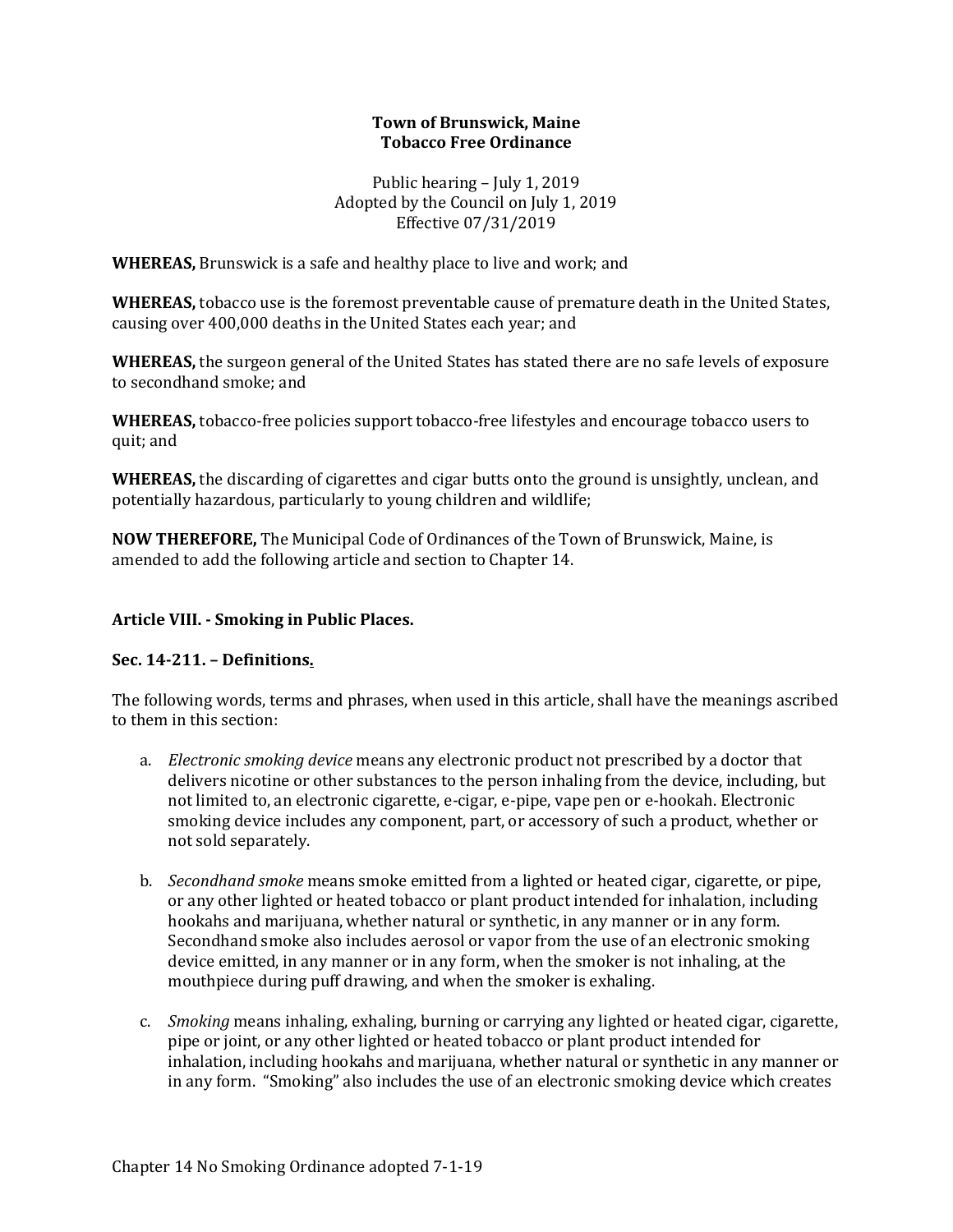an aerosol or vapor, in any manner or in any form, or the use of any oral smoking device for the purpose of circumventing the prohibition of smoking in this policy.

- d. *Tobacco* is defined as all tobacco-derived or containing products, including but not limited to, cigarettes, cigars, little cigars, cigarillos, bidis, kreteks; all smokeless and dissolvable tobacco products, including but not limited to, dip, spit/spit-less, chew, snuff, snus and nasal tobacco; and any product intended to mimic tobacco, containing tobacco flavoring or delivering nicotine, including but not limited to, electronic nicotine delivery systems, ecigarettes, e-cigars, e-hookahs, vape pen or any other product name or descriptor.
- e. *Vaping* means the use of an electronic smoking device which creates an aerosol or vapor, in any manner or in any form.

# **Sec. 14-212. – Regulations.**

- a. Locations where prohibited. Smoking and vaping, as defined in section 14-211 of this chapter, is prohibited in the following locations:
	- 1. Town-owned facilities and grounds, including school properties, but excluding public roads and sidewalks, except as otherwise prohibited below.
	- 2. At or within 20 feet, including sidewalks, of all parks and parks and recreation-owned or operated facilities, as listed in Section 14-124 of this chapter.
	- 3. On Maine Street, including the sidewalks and medians, extending from Bath Road to the Androscoggin River, between the hours of 7:00 a.m. to 7:00 p.m. Furthermore, during these hours, smoking and vaping will be prohibited within a vehicle parked within the right-of-way of Maine Street, but this prohibition shall not apply to smoking or vaping within moving vehicles.
	- 4. At or within 20 feet of school bus stops, as designated annually by the School Department, and when children are present. These locations will be posted on both the School Department and Town of Brunswick websites.
	- 5. At or within 20 feet of posted public bus and public transit stops, as approved by the Town Council.
	- 6. The prohibitions contained in this section do not apply to smoking or vaping on privately owned property that is not within a sidewalk or public way as specified in this section.
- b. Attempts to Circumvent Prohibitions. The use of any other type of tobacco or nicotine product for the purpose of circumventing the prohibition of the use of tobacco as described in section 14-212.a, except for the use products specifically approved by the United States Food and Drug Administration (FDA) for the purpose of cessation or nicotine replacement therapy, is prohibited.
- c. Littering. The discarding of cigarettes, cigar butts and other tobacco and vaping products onto the ground is littering, and is prohibited.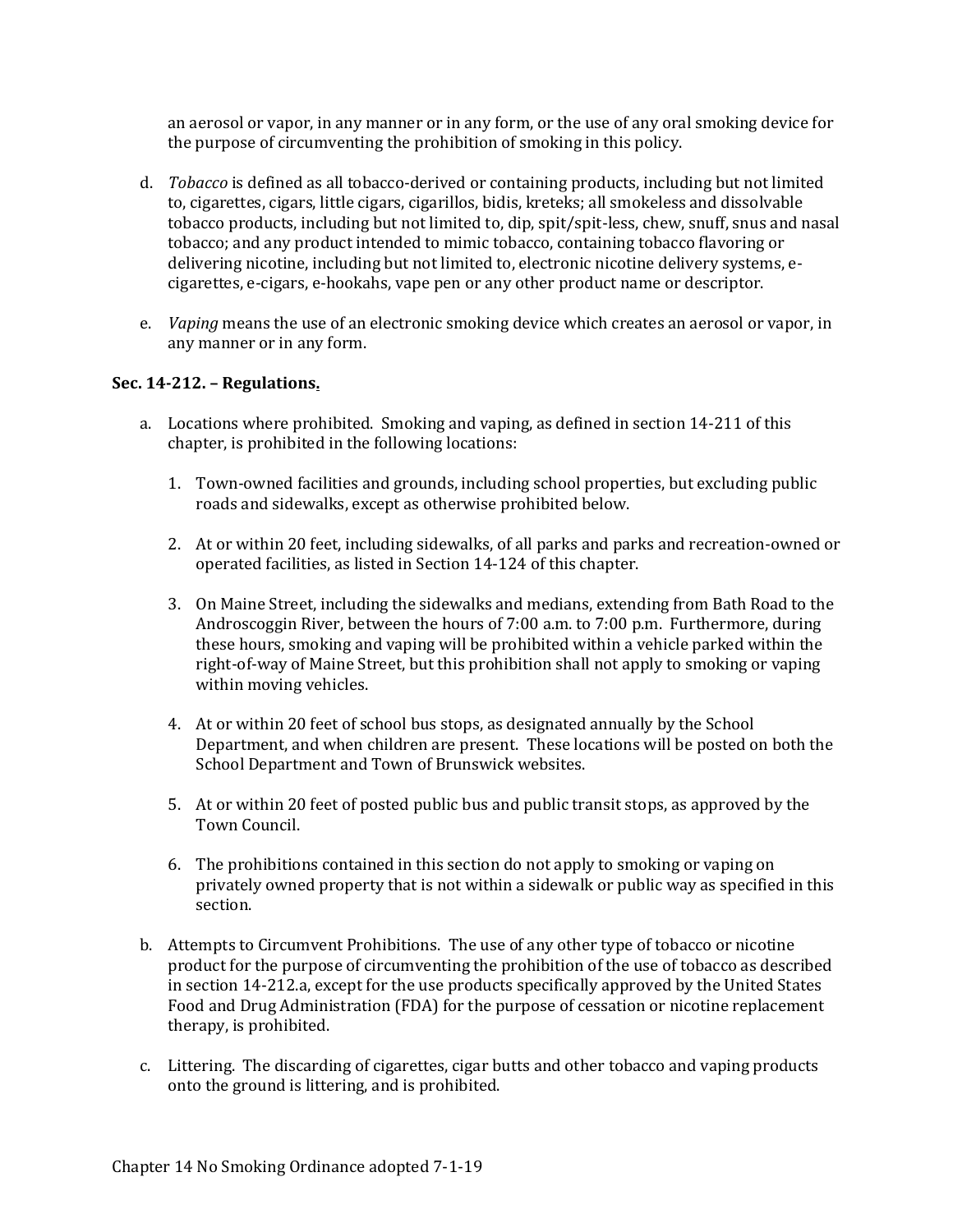Chapter 14 No Smoking Ordinance adopted 7-1-19